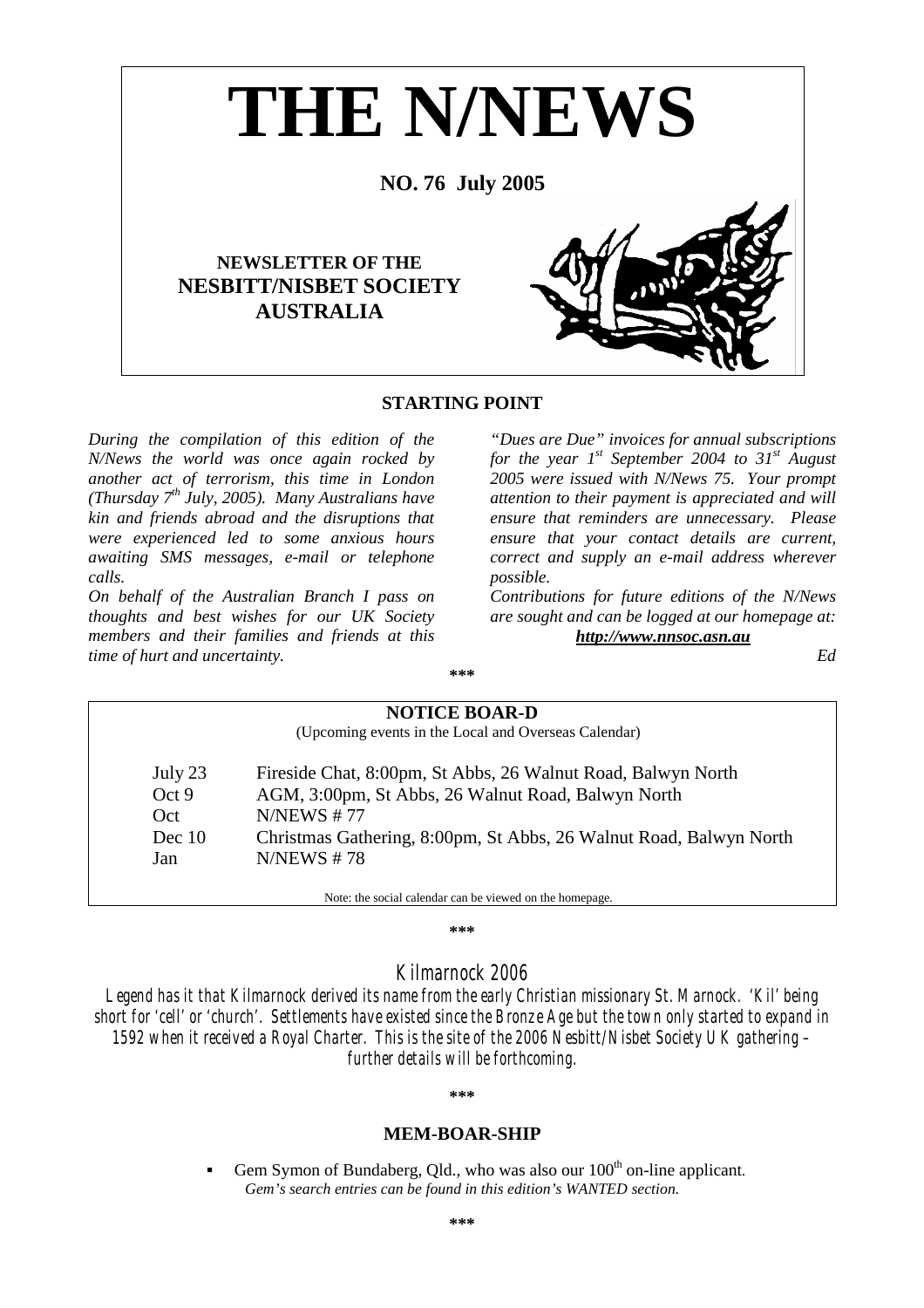# **(NES)-BITS & PIECES**

*The following report on the induction of Brenda Nisbett as Chief of the Naracoorte Caledonian Society was recently received.* 

*Members of the Naracoorte Caledonian Society, friends, visitors & visiting chiefs almost filled the Naracoorte Town Hall on May 28th. The Naracoorte Caledonian Cabaret started with Naracoorte Highland Pipe Band playing a selection of tunes to entertain guests & visitors. The band Tamarisque played for the dancing which all enjoyed. During the evening Chief-elect, Brenda Nisbett was piped in by piper & Past Chief, Don Patterson. She was installed as new worthy Chief of the Society by another Past Chief, Peter Grieve. At the end of the ceremony the hall lights were dimmed while piper, Don Patterson played "Highland Cathedral", at the special request of the new chief. In the long history of the Naracoorte Society, established in 1897, Brenda is only the second woman to hold the position of Chief. It was a great night; the Chief proudly wore a Nisbet tartan sash & her husband, Graham, a Nisbet tartan tie!!* 

**\*\*\*** 

NOUS COLEBROOKE NESBITT, Ecuyer, Aide de Camp de SA MAJESTÉ BRITANNIQUE, Colonel à fon fervice, Infpecteur Général de toutes les Troupes levées fur le Continent &c. &c. &c. &c. Prions tous ceux qu'il appartiendra, de laisser librement et furement patter. M.M. En Bouslant Considering Dis Lubards de Robert ou service De Co Majelo Bailanniques una son Domestique, une paine , 2. Listelets Aun salen a his appartenant allant en augleline Reminder c. à R Monsines - fans Arri donner ni permettre qu'il / / de donné aucun empechement; mais au contraire, de /// -accorder toute l'aide et affiftance dont il pourroi avoir befoin. Ledit channel Brutant Expelaine De Guspards in proclus raquet de notor part et depictes parties pour le Gouvernement. En foi de quoi nous //// avons délivre le préfent Paffe-port figné de notre main et muni de l'empreinte des armes de SA MAJESTÉ Fait à Nade for y September 1795

Jerome Lantz of Paris supplied the image above of a laisser-passer from the British and French Royalist war against the French revolutionaries to Mark Nesbitt of the UK Society. It was signed in 1795 by Colebrooke Nesbitt, as Inspector-General of British forces on the Continent. Little is known about Colebrooke Nesbitt except that he was a natural son of the well-known merchant Arnold Nesbitt (whose family is documented in the "History of the family of Nesbitt or Nisbet", and came from Lismore, Co. Cavan). Colebrooke Nesbitt's will was proved in 1798 and is available online from The National Archives, and some of his letters to General Don are in the British Library.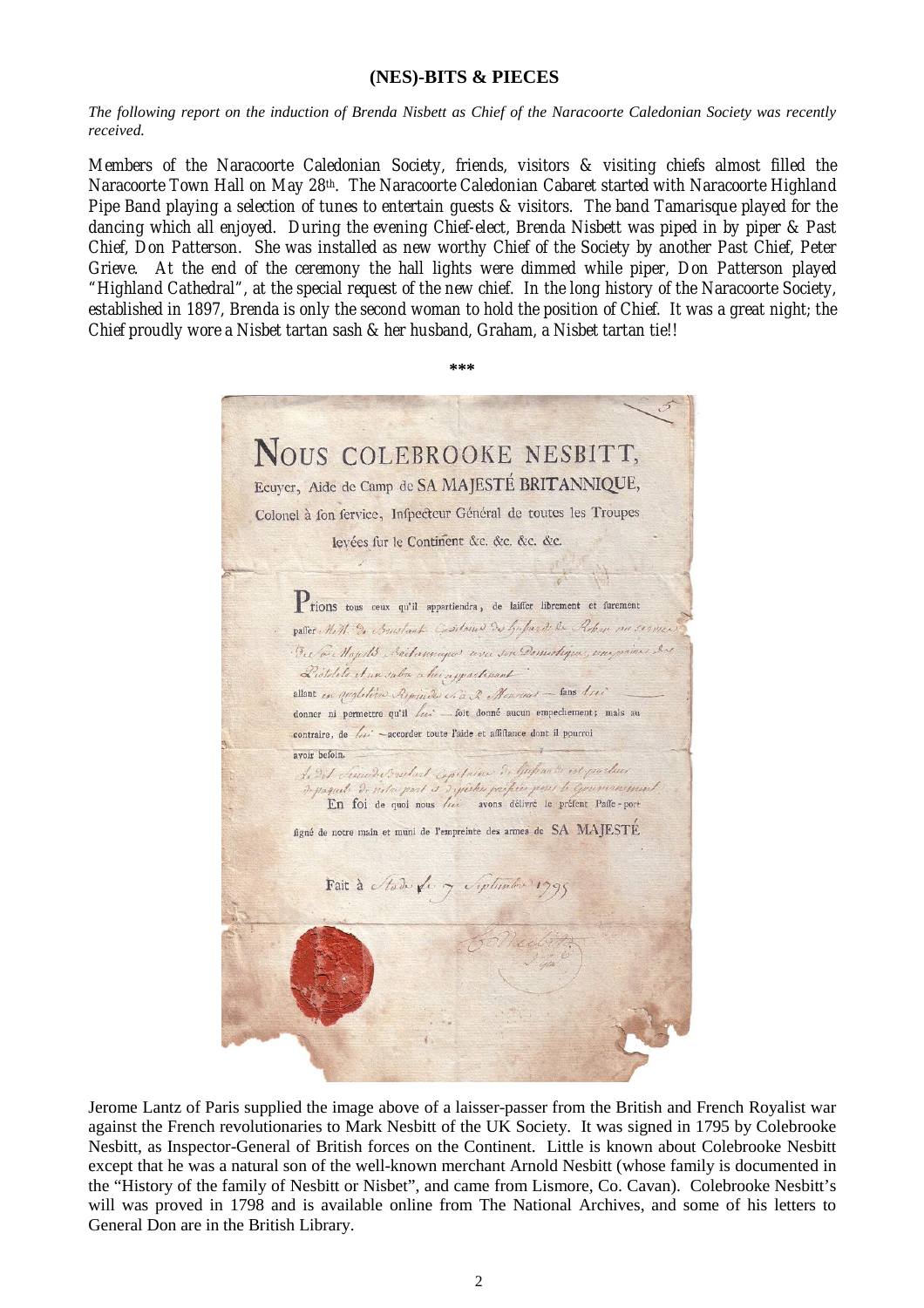**Barony of Dirleton** - this historic Feudal Barony is for sale through Barony Titles (*http://www.baronytitles.com/*), a respected agent for these ancient Scottish titles. The Barony is in East Lothian and was the seat of the Nisbets of Dirleton from 1663 to the 1950s. Details of the Barony are online (at *http://www.baronyoffulwood.com/disposition Dirleton.htm)*. Your chance to own a piece of Scottish history!



### Dirleton Castle

### What is a Barony? *(extracted from http://www.baronyoffulwood.com/disposition Dirleton.htm)*

On 28th November 2004 Scotland's feudal system came to an end. On that day the Abolition of Feudal Tenure etc. (Scotland) Act 2000 came into full force and effect. Note that this was not a reform Act; it was an abolition Act. However the Scottish Parliament, under Section 63(1) of the Act, preserves the dignity of baron and the heraldic rights of barons. You may continue to purchase barony titles, sell them, leave them in your will to whomever you wish, or, gift them in your own lifetime. In the event that you die intestate they will pass under the pre-1964 laws of succession; that is to say that your eldest male child will inherit. Barony titles are separated from the land that they formerly belonged to and become personal titles and as such are no longer recordable in the public land registers.

#### **\*\*\***

# **FEATURE ARTICLE**

*The following article was taken from the Nesbitt/Nisbet UK Society Newsletter, Volume XXII No.2 pp.12 & 13.* 

# **Old Bailey Records - Ann Nesbitt**

offences against the king: coining, 09 Jan 1811.

### **Trial Summary:**

- Crime(s): offences against the king : coining,
- Punishment Type: death,
- **•** Verdict: Guilty,

# Original Text:

**104. ANN NESBITT** was indicted for that she, at the general sessions of our Lord the King for the County of Middlesex, holden at the sessions-house Clerkenwell for the said county, on Monday the 18th of September, in the 49th year of his present Majesty's reign, she was in due form of law tried and convicted for that she, on the 19th of August in the 49th year of his Majesty's reign, one piece of false counterfeited money made to the likeness and similitude of good and lawful current money of this realm called a six-pence, as and for a good sixpence unlawfully did utter to Mary the wife of William Thomas, she well knowing the same to be false and counterfeit, and was thereupon ordered to be imprisoned in New Prison, Clerkenwell, one year and to find " sureties for her good behaviour for two years more; that she, having been convicted as a common utterer, afterwards, on the 15th of December, one-piece of false and counterfeit money made to the likeness and similitude of good and lawful current money of this realm called a shilling, unlawfully did utter to Mary the wife of John Clarke, she well knowing the same to be false and counterfeit.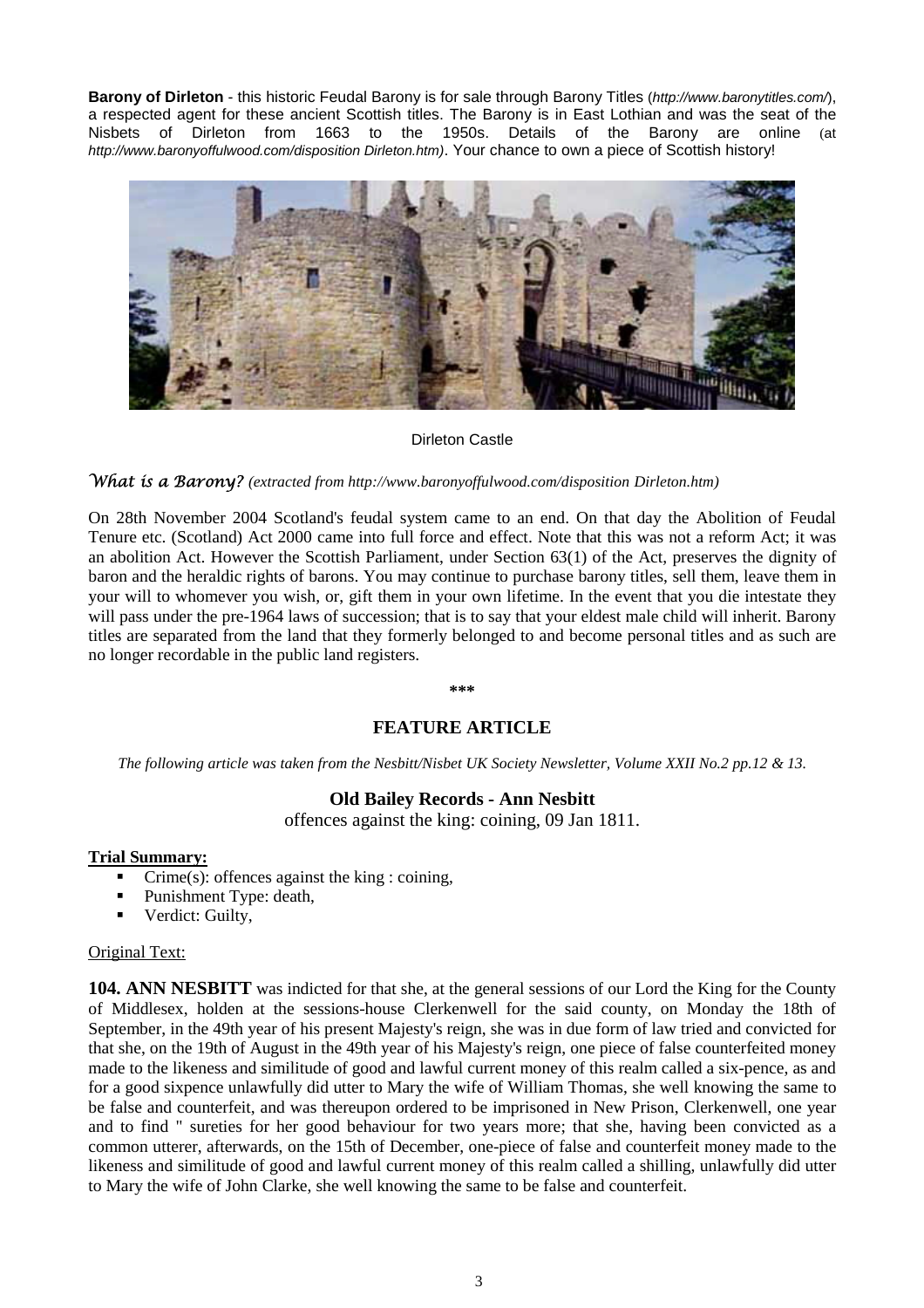JOSHUA GILL SEWELL. Q. I believe you are clerk to the solicitor of the mint - A. I am; I produce a copy of the record of the conviction of the prisoner, I got it from the clerk of the peace's office Clerkenwell; I examined that copy with the original, it is a true copy.

WILLIAM BEEBY. Q. You are a clerk to Mr. Newport, keeper of the New Prison, Clerkenwell - A. I am. Q. Do you know the prisoner, Ann Nesbitt - A. Yes, I was present when she was tried and convicted in September session 1809, she was ordered to be imprisoned in New Prison, Clerkenwell, one year and at the expiration of that time to find sureties for her good behaviour for two years more; she staid in the prison that time and found sureties and was discharged; I am positive she is the person, I know her very well.

JOHN COBHAM. Q. You are a potatoe merchant - A. Yes, I live in David-street, Berkley-square. On Saturday the 15 of December about a quarter past five in the evening the prisoner asked me if I had any kidney potatoes, I told her I had, she desired two pound of the best, I weighed her two pound and there were rather more, she said never mind make it three, they came to three pence, she gave me a bad shilling, this is the shilling, I returned it to her instantly, it is a crooked shilling; I stated to her it was a bad one, I expostulated to her on putting off bad money at that time of the night, because it was an hour we often take bad money at our shop; she was about a minute and a half searching her pocket, at last she produced a sixpence very much battered saying very likely you may not approve of this, I have no other silver except a dollar which I do not like to change; which dollar afterwards upon searching her I never found.

Q. You afterwards searched her and found that shilling upon her - A. Yes, about a quarter of an hour after I searched her in Mr. Clarke's shop and found this shilling in her hand, that she had offered to me with three others; I found another bad shilling and a sixpence in her pocket. I did not approve of the battered sixpence, I returned it her; she then left my shop desiring me to leave the potatoes in the scale she would return for them. I followed her at a distance, I saw her cross over to a public house and look in at the window, she did not go in there, I then followed her to Mr. Clarke's a butcher in Grovesnor-market, she took up a piece of meat smelled it and put it down again, she then went to Mr. Clarke's shop; I crossed opposite, it is very narrow there, I could see her, I heard Mr. Clarke ring a shilling upon a block, it sounded bad, I saw her come out of the shop and as she came out I went in, I asked Mr. Clarke if she had given him a bad shilling, she was not within hearing, Mr. Clarke went after her and brought her back, Mrs. Clarke returned the shilling to her, I seized her wrist instantly and took four shillings out of her hand, her hand was clenched, three of the shillings were wet; I asked her where is the shilling that you gave me, she said where; I said at the potatoe warehouse; she then begged for mercy, she said she was an unfortunate woman, she would give me any thing to let her go. I took her to the watch house, she got behind a chair, rather in the dark, she untied her pockets, I picked them up and examined them, I found five shillings and ten pence three farthings in copper, a penny bread cake, a penny plum bun, two tarts, two skains of thread, a box of salve, and this terner's cerat, I then took her to Marlborough-street. This is the money that was taken out of her hand, and this is the money that was found in her pocket.

RICHARD FRANKLIN. Q. You are one of the moniers of the Mint - A. I am.

- Q. Look at the shilling tendered to Cobham A. That is a counterfeit.
- Q. Look at the three other shillings A. They are the same, and the crooked one, and the sixpence is bad.
- Q. The crooked one is the one uttered A. And the one shilling and six pence out of her pocket is bad.

JOHN CLARKE. I am a butcher in Grovesnor-market. On the 15th of December in the afternoon about half after five, the prisoner came to my shop, she picked out several bits of meat which came to eleven pence, she gave me a shilling, I gave her a penny, I looked at it, I thought it was not a good one, I called my wife to look at it, she said it was not a good one; I went out to the door and left her with my wife, I saw Mr. Cobham run in and speak to my wife, in consequence of what my wife said I pursued after the prisoner and brought her back again, she offered my wife a crooked shilling instead of that she had given her, Mr. Cobham catched hold of her by the hand and he said he had got three shilling more and a crooked one.

# MARY CLARKE. Q. You are the wife of John Clarke A. Yes.

Q. Do you remember the prisoner coming to your house - A. Yes.

Q. Do you remember your husband giving you a shilling which you found to be a bad one - A. Yes, I returned that to the prisoner and then she gave me a crooked shilling for the bad one and then went out of the shop, I put the shilling in my pocket and thought it was a good one; I had only one other shilling in my pocket which was a flat one; she went out of the shop, Mr. Cobham came in immediately after the prisoner was gone, I shewed him the same shilling that I received of the prisoner, he said it was a bad one; I am sure it is the crooked shilling that the prisoner gave to me that I shewed to Mr. Cobham, I had no other crooked shilling, I believe that to be the shilling.

Q. Did you hear her beg to Cobham for mercy - A. Yes, I did, and I begged for her upon account of her saying she had a family.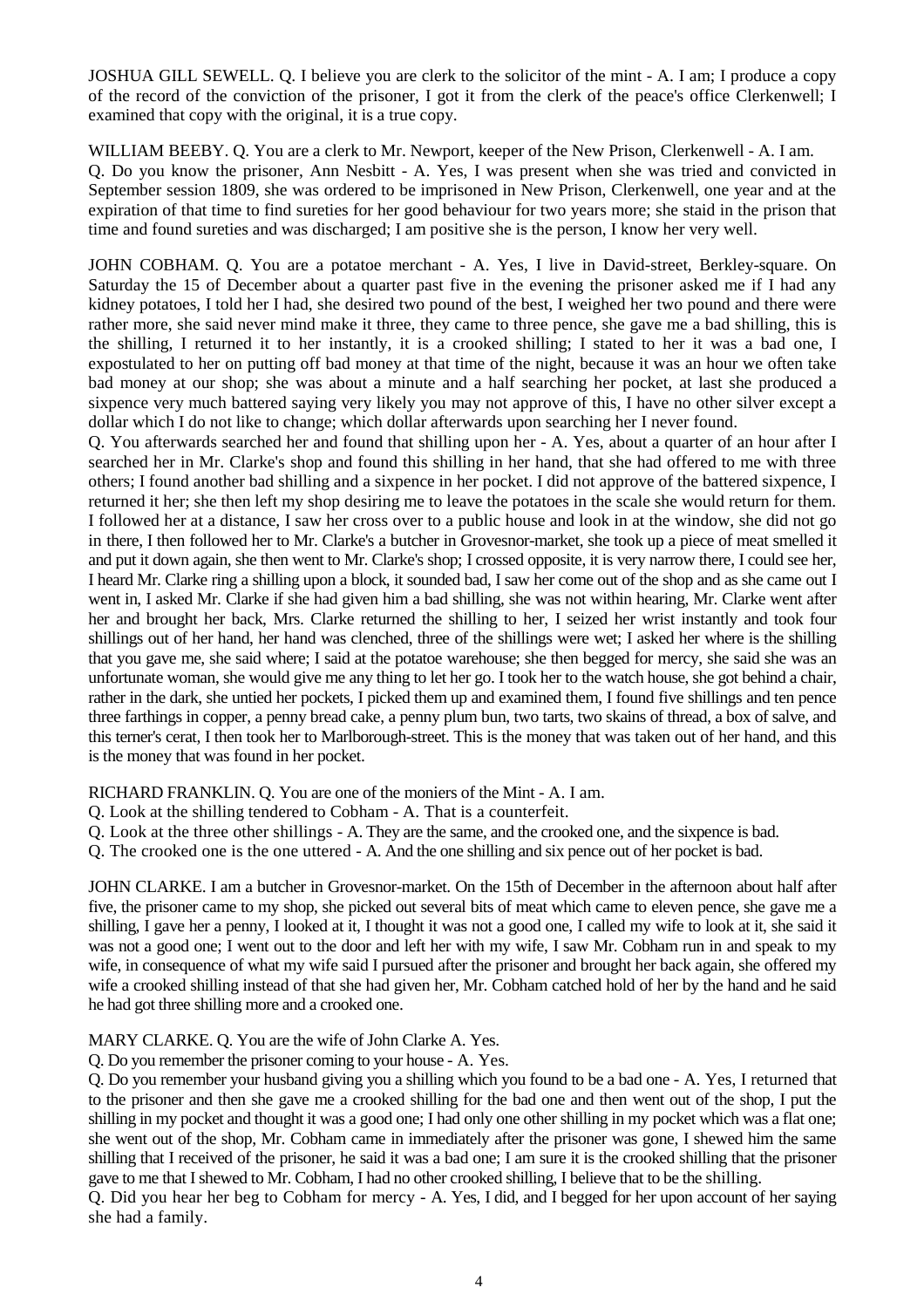Q. Did you see this shilling taken out of her hand - A. Yes, with the other shillings. It was one of the four shillings that was taken out of her hand.

Prisoner's Defence. I leave myself to the mercy of the Judge and the Jury, I have three fatherless children, I did it to get a bit of bread for them; I hope you will shew me mercy; I shall in duty be bound ever to pray for the Judge and the Jury. I will never do such a thing any more.

GUILTY - DEATH, aged 42.

First Middlesex Jury, before Lord Chief Baron.

**\*\*\*** 

### **SOCIAL NEWS**

*As noted in the "Starting Point" of N/News 75, the biennial gathering of the N/N Society NA Branch was held in Charleston, South Carolina on April 23, 2005 with some 58 members (including 3 UK members) in attendance, and by all accounts was a great success. The AGM held with the gathering saw the retirement of Stu Nisbet from the role of President of the North American branch of the N/N Society, after some 20 years of service. Stu was presented with a hand-carved Clan Nisbet staff, made by a Charleston craftsman especially for the occasion. He was also presented with a pewter Nisbet clan plate, inscribed on the back with "Stuart Nisbet, NN Society President 1985-2005. Thank you for your service."* 

| The new line-up of the North American committee is: |                         | Assisted by regional representatives: |                      |
|-----------------------------------------------------|-------------------------|---------------------------------------|----------------------|
| <i>President:</i>                                   | David Nesbitt Harvey IV | Canadian Rep:                         | Allan Cowan          |
| <i>Vice President:</i>                              | Dorothy Nesbitt         | Northeast Rep:                        | <b>Shirley Sakey</b> |
| <i>Secretary/Treasurer:</i> Diana Hawkins           |                         | Southeast Rep:                        | Jeff T. Nisbet       |
| News Editor:                                        | <b>Tom Nesbitt</b>      | Midwest Rep:                          | Steve A. Nesbitt     |
| Webmaster:                                          | Kandas Nesbitt-Rodarte  | Western Rep:                          | Hal Nesbitt          |

*The N/N Society – Australia wish David and his committee every success in their efforts.* 

**\*\*\*** 

*Mark Nesbitt of that Ilk, Chief of the Clan Nisbet and President of the N/N Society – UK Branch, submitted greetings to the gathering from the UK, as follows:* 

# *Greetings to all assembled here today,*

*In this day and age of global dispersal a Clan association, such as the Nesbitt-Nisbet Society, plays a vital role in linking together those who share ancestry in this ancient family. Although newsletters and websites are vitally important, there is no substitute for regular gatherings, at which we can exchange ideas and information, visit the historic homesteads of our kith and kin, form new bonds of friendship.* 

*New technologies such as DNA testing make this an exciting time for genealogy, particularly for members of Scottish clans, which have well documented early histories, but widely dispersed descendants. I am proud to have participated in the Society's DNA program, so ably coordinated by Tom Nesbitt, and encourage all clan members to join the DNA project.* 

*The DNA program, the gathering, the newsletters so ably edited by Dorothy Nesbitt, and the informationrich website are all signs of a flourishing Society. In the year that Stuart Nisbet retires as President, he can be proud of the progress of the North American branch he has done so much to nurture.* 

*This meeting in Charleston, rich in Nesbitt-Nisbet heritage, is the second in what I hope will be a long line of regular gatherings in North America. Sadly I can't be with you this year, but I look forward to seeing as many of you as possible at the 2006 gathering in Scotland.* 

*With best wishes for a splendid meeting, and many thanks to David and Sue Nisbet for bearing this message and acting as global ambassadors for the UK Society.* 

*Mark Nesbitt of that Ilk*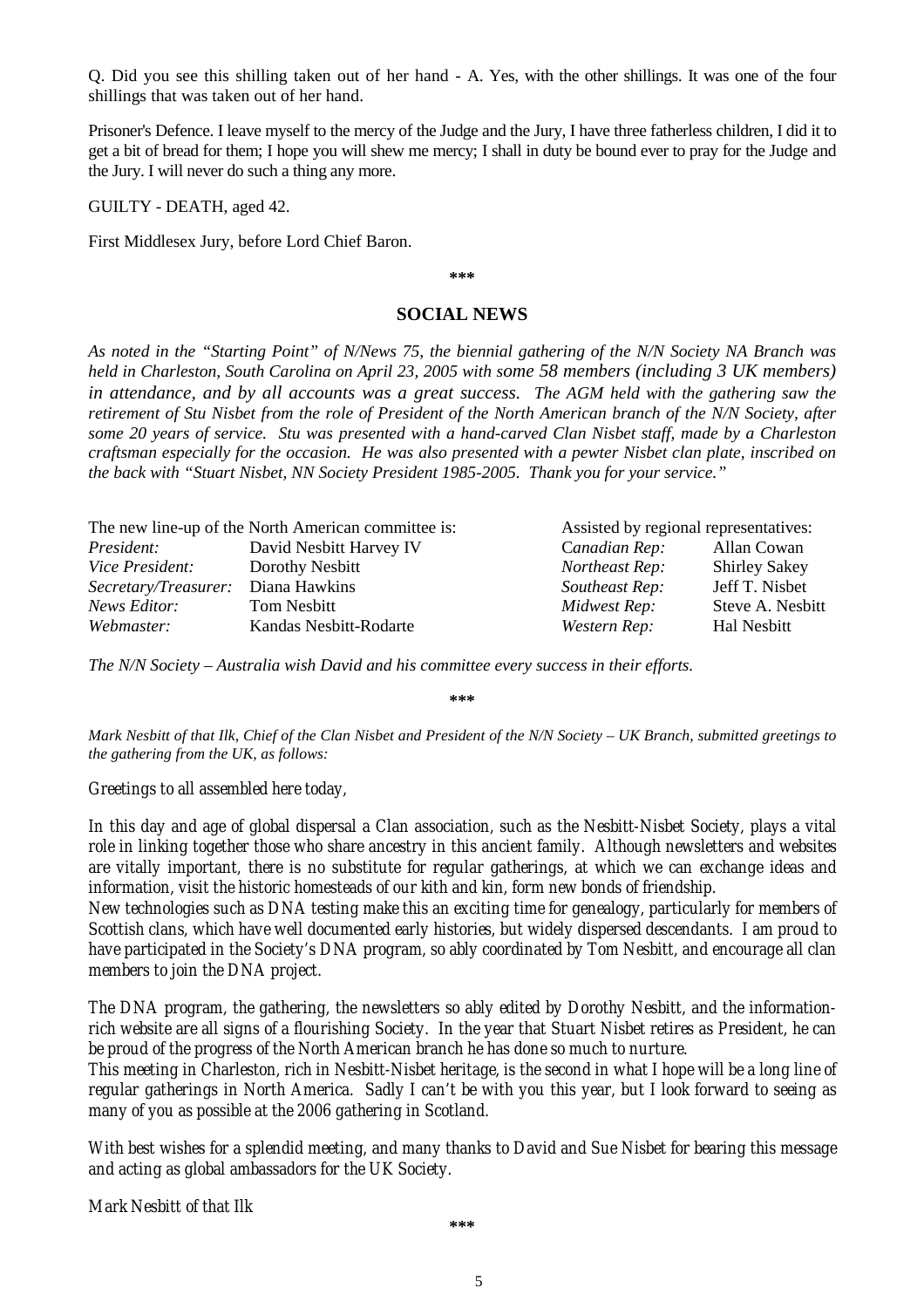# **N/N's IN THE NEWS**

*The Herald Sun of 30 May 2005 p.18 in its VOX POP segment posed the question "Do you support the ban on cattle grazing in the Alpine National Park?" One of the five reported interviewees was Billy Nesbitt of Armadale (see right).* 



**BILLY NESBITT** 27, Armadale

No, there are too many livelihoods at stake. Farmers have a hard enough time of it as it is.

*In The Age of Friday June 10th, 2005 pp. 8 & 9 was a two-page advertisement by ANZ thanking staff and promoting them as "Staff of the year." in recognition of ANZ being Bank of the Year for the sixth time in a row and listing their very special staff in Victoria.*  Amongst these were **J. Nesbitt** and **R. Nisbet**.

**\*\*\*** 

### **FOUND**

*The following item was spotted by Ian Clarke in the "Journal of the Northumberland & Durham Family History Society", Spring 2005, Volume 30 No. 1, pp. 12 -14.* In an article entitled "THE HEATON COLLIERY DISASTER 3rd May 1815" by Phil Thirkell.

"On the 3rd May 1815 a flood in the Heaton Colliery trapped 41 men and 34 boys underground. Their bodies were not recovered until February 1816, when it was found that many had survived drowning, only to succumb to the foul air in the upper parts of the pit, where they sought refuge and from which there was no escape". – *These are the opening lines on the memorial plaque at High Heaton.*

In the article the author states, "The Durham Mining Museum website gives a list of the casualties of the Heaton Colliery disaster. The table below gives the details recorded in the parish burial registers for St Peter's, Wallsend and St Bartholomew's, Longbenton. It should be pointed out that there are some differences in the detail:"

|         | Within the table is the following entry: |           |            |
|---------|------------------------------------------|-----------|------------|
| Surname | Forename                                 | Age (yrs) | Date of Bu |

Surname Forename Age (yrs) Date of Burial Place of Burial Nesbitt John 37 20 Feb 1816 Wallsend

The Durham Mining Museum website can be found at: *www.dmm.org.uk* 

**\*\*\***

# **THE WANTED LIST**

*The following three items were spotted by Ian Clarke in the "Journal of the Northumberland & Durham Family History Society", Spring 2005, Volume 30 No. 1, pp. 22 - 24.* In the "MEMBERS' INTERESTS AND QUERIES" section.

**4551 ELIZABETH McMURDY**, 13 Willow Street Kippa-Ring Queensland 4021, Australia (email: mcmurdy@petrie.hotkey.net.au)

Elizabeth Ann **HENDERSON** was born Winlaton 1833, her father Matthew was an agent. Does anyone know anything about his family? Elizabeth married Thomas Friend **BENNETT** (born 1852) at All Saints, Newcastle in 1851. They had eight children: Sarah Jane born 1852, Theodosia and Matthew 1856, Thomas Friend 1858 (who married Joehanna **HURST** in 1877), Joseph Hannington 1860, Richard Alexander 1862, John 1866 and Lional 1862. What is the family connection with the **HANNINGTON** family? Also trying to get information on Thomas **NESBIT**, a policeman, who married Sarah Jane Bennett at Tynemouth in 1896. They had a son Thomas Bennett Nesbit born 1900. Does knows anything about this policeman?

6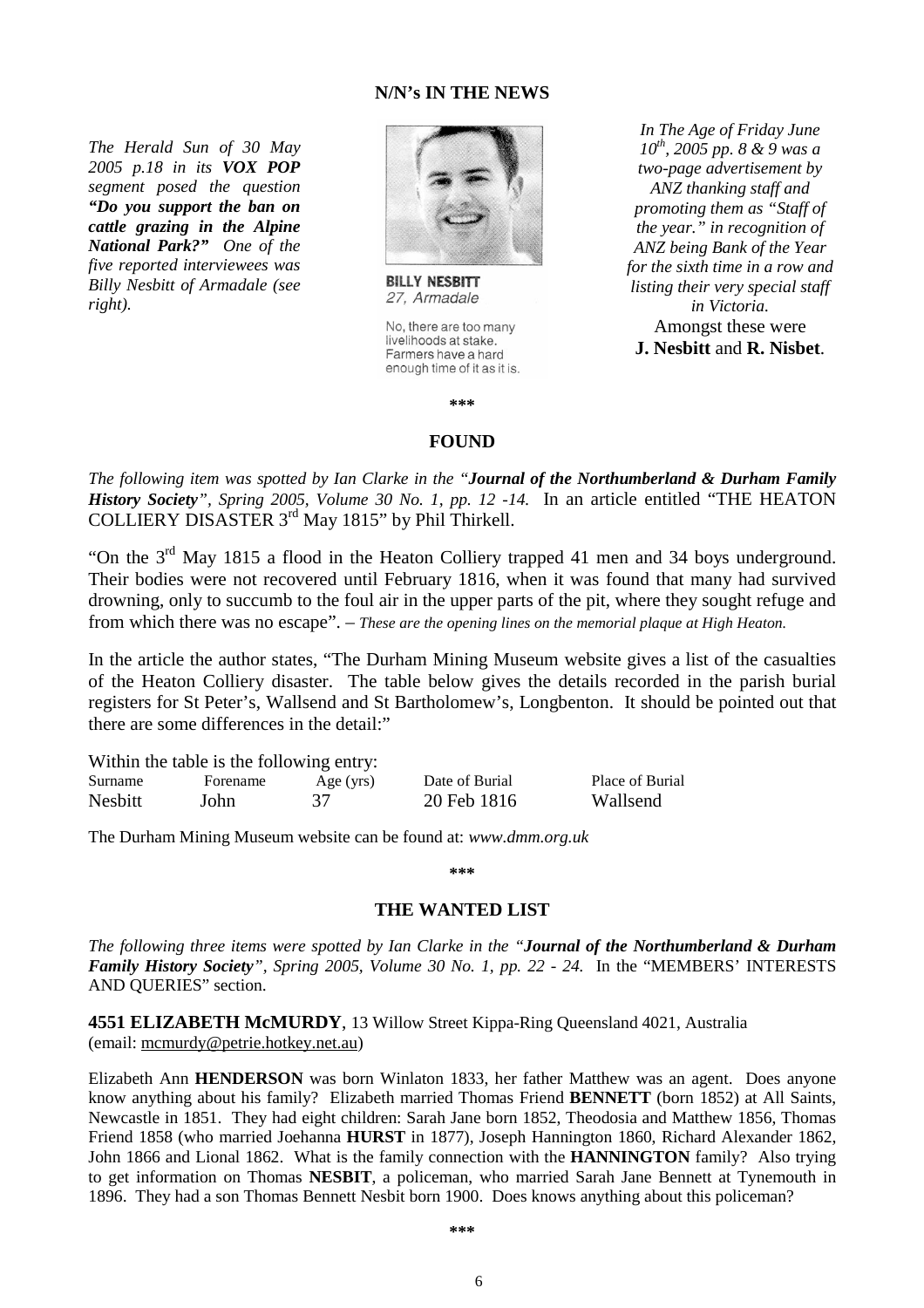**7103 Mr BILL WRIGHT**, 4 Doxford Avenue, Hetton-le-Hole, Tyne & Wear DH5 9PX (email: wfwright@tiscali.co.uk)

My 4x great grandfather was Alexander **NESBIT** born c.1754, married Frances **CARR** at Edmundbyers in 1794, and had the following children: Alexander 1798 born at Edmundbyers; Mary 1800; Ann 1803; John 1807; Frances 1810 (all baptised at Bywell); Henry 1813; Margaret 1815; Hannah 1818 (all born at Shadwell House, Corbridge). Frances nee Carr (mother) 1828, Margaret 1819, Frances (daughter) 1827 all died at Shadwell House, Corbridge. Alexander the father died in Hexham 1841. Frances was the daughter of James Carr of Whitley Chapel. Ann married Robert **WITHERSPOON** of Chester-le-Street in 1840. Also I would like to hear from any descendants of the **NEAL** and Witherspoon families of Washington, Wingate and Seaham areas.

**\*\*\***

### **10741 DAPHNE LEYBURN**, 36 Kensington Avenue, Gosforth, Newcastle upon Tyne NE3 2HP

Seeking: 1) Parents of Robert **HANDYSIDE**, born Woodhorn 1818, died 1888 Beadnell, a fisherman who married Jane **HALL**, born Beadnell or Bedlington 1824, died 1894. 2) Marriage of John Hall, publican and fisherman, born 1800 Beadnell area, and Catherine **BLAINE**, born Lowick 1798, died 1873 Beadnell. Who were her parents? Was she a widow when she married? Associated names: **CLOUGH**, **CUTHBERTSON**, **DOUGLAS**, **FAWCUS**, **HENRY**, **MARKWELL**, **MOYES**, **NESBIT**, **ROCHESTER**, **SHORT**, **SIMPSON**, **STEVENSON**, **SUMMERS**, **TWEDDLE** and **TULLY** in the Northumberland area. Also seeking: 3) Parents of Robert **MIDDLEMASS**, born 1743 Lonhghoughton area, died 1822 and the parents of his wife Margaret **LIDDLE** who he married at Ss Peter and Paul, Longhoughton. Interested in John Middlemass' descendants, their fifth child, born 1776, died 1858. Associated names: **KNOX**, **LAMB** (Howdon) **SANDERSON** and **GREY** (Longhoughton).

**\*\*\***

#### **On Sunday, 26-Jun-2005**

#### **Gem Stewart Symon (nee Nisbet) - from Bundaberg Q Aust wrote:**

Has anyone found any trace of a James Stewart Nisbet born Stromness 1870 and believed to have lived in NSW between then and 1899 before moving to Qld. I can find no reference to him so far. Help would be appreciated.

**\*\*\***

#### **On Sunday, 26-Jun-2005 Gem Stewart Symon (nee Nisbet) - from Bundaberg, Q, Aust wrote:**

I would like to trace descendents of Florence Gordon Nisbet (Stromness 1872) or Harriet Steven Nisbet (Edinburgh 1880). They are sister and half sister of my Grandfather, James Stewart Nisbet (Stromness 1870) who came to Australia about 1877.

*Note: these requests have already drawn much attention from our Secretary who has forwarded genealogical advice &*  detail and provided contact details for N/N members and N/N's in the Deniliquin area. It would appear that some *connection/s have been established, but we await confirmation and further developments.* 

**\*\*\*** 

# **FAMILY SNIPPETS**

The Ames family report that Camille and Andrew Russell and Holly Ames, all resident in the UK, are well, with Andrew having a 3 hour walk home from central London as a result of the recent bombings.

*Some surprise that Andrew found his was commented on – obviously some doubts about his geographical skills exist. Whilst their stay in England continues we trust they continue safe, in good health and spirits.* 

**\*\*\*** 

Dr Ian T. & Gwenda Nisbet have moved yet again – to Ivanhoe. Some 3 weeks after the initial move Ian has finally got to see his shed – still full of boxes, yet to be unpacked.

*We wish them well in their new abode.* 

7